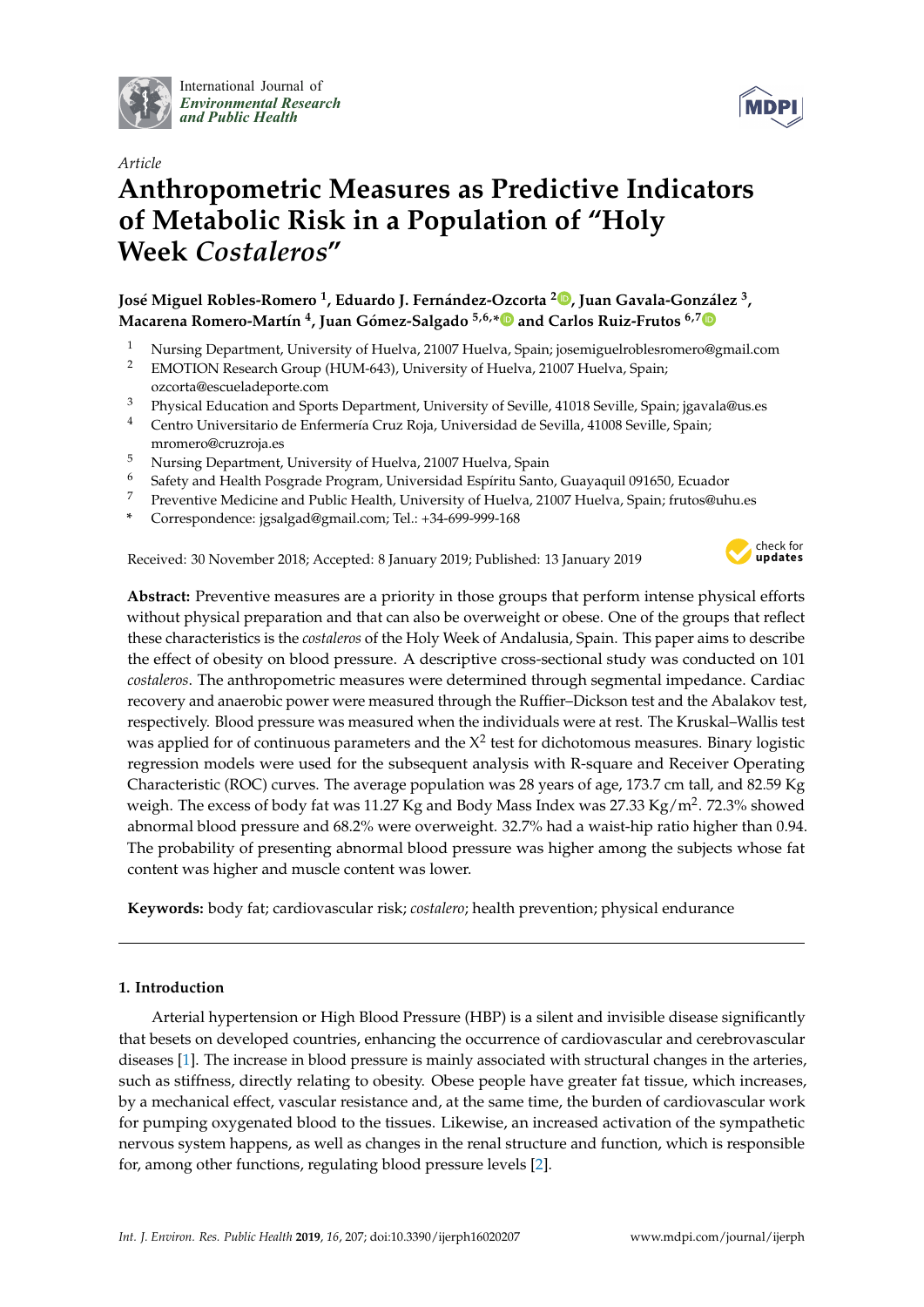Obesity is caused by the energy imbalance involving both dietary intake and patterns of physical activity [\[3\]](#page-7-2), known as 'the big two' [\[4\]](#page-7-3) due to their crucial influence on the modification of weight conditions. Caloric intake excess, joined to the deficit of energy expenditure in daily exercise, causes the accumulation of body fat and overweight conditions. To assess these consequences, there are different methods and instruments that have recently related various anthropometric measures, such as the waist-hip ratio (WHR) and the body mass index (BMI) [\[5\]](#page-7-4) with hypertension, and these may be supplemented by the percentage of body fat [\[6\]](#page-7-5). The BMI (weight in kilograms divided by the squared height in centimetres) is the most widely used instrument in epidemiological studies. A normal BMI ranges from 18.5 to 24.9 kg/m<sup>2</sup>, when considering overweight from 25 to 29.9 kg/m<sup>2</sup> and defining obesity as a BMI  $\geq$  30 kg/m<sup>2</sup> [\[7\]](#page-7-6). A high BMI is an important risk factor for noncommunicable diseases, such as cardiovascular diseases, diabetes, musculoskeletal disorders, and some types of cancers [\[8\]](#page-7-7). Although the BMI can be strongly correlated with some complications, several consequences of obesity may be more strongly associated with the amount of abdominal (or visceral) fat [\[9\]](#page-7-8), with this tissue being one of the most robust markers of HBP [\[10\]](#page-7-9). Another widely used anthropomorphic measurement is the WHR, which has a higher ability of significantly discriminating when compared to the BMI and the hip circumference [\[11\]](#page-7-10).

Control of body weight, as well as the usual practice of physical activity, are essential pillars in what is known as the healthy lifestyle  $[8]$ . Physical activity and, in particular, cardio-respiratory fitness (CRF) or functional capacity can protect against the cardiovascular risk that is associated with obesity [\[12\]](#page-7-11). More precisely, obesity and CRF are cardiovascular predictors, and they also predict all causes of death [\[13](#page-7-12)[–15\]](#page-7-13), regardless of other cardiovascular risk factors [\[16\]](#page-7-14). Cardio-respiratory fitness is defined as "the ability to perform daily life physical tasks by means of aerobic metabolic processes". It provides important diagnostic and prognostic information [\[17\]](#page-7-15) and it even has raised speculation as to whether their score should be included as a risk factor for cardiovascular diseases [\[18,](#page-8-0)[19\]](#page-8-1).

Cardio-respiratory fitness is explained through the maximum oxygen absorption  $(\rm{VO}_2 \, \rm{max})$  [\[20\]](#page-8-2) and it has now been linked to health markers, such as cardiovascular disease and mortality. Individuals with low CRF have 70% more risk of all the causes of mortality and 56% risk of mortality from a cardiovascular disease [\[21\]](#page-8-3). Therefore, it is considered useful to know the  $VO<sub>2</sub>$  max when studying parameters that are associated with cardiovascular diseases. The direct evaluation of  $VO<sub>2</sub>$  max presents a number of limitations, such as an increased risk of adverse cardiovascular events, expensive equipment for the measurement of gases, the lack of motivation that the test has proven to show, and the reduction of tolerance to physical exercise [\[20\]](#page-8-2). In addition, the maximum exercise criteria are not often met in non-athlete populations [\[22\]](#page-8-4), existing a large number of submaximal protocols to estimate the variable that can be performed both in laboratories and in health/fitness centres [\[23\]](#page-8-5). Among the different submaximal tests, we find the Ruffier-Dickson index (RDI) to classify the cardio-respiratory aptitude, which takes into account both the parameters at rest and recovery and that proves to be an appropriate protocol to provide an easy and quick estimate of the  $VO<sub>2</sub>$  max [\[24\]](#page-8-6).

Preventive measures are a priority for the general population from the health point of view, but even more so if the collective studied performs intense physical efforts without physical preparation and even more when they can also be overweight and have a low CRF. One of the groups that meets these characteristics is the *costaleros* of the Holy Week of Andalusia, Spain, for making important physical efforts, of special characteristics, for a short period of time, and without prior preparation. Their work is characterised by rising, through anaerobic effort of explosive force and to the voice of a hammer sound, and carrying on their shoulders a metal or wooden structure of an approximate weight of 50 kg for a period longer than 5 h. The structure is raised explosively, being supported on the seventh cervical vertebra, as under the structure there are a few rounded beams that are designed to support the *costalero*'s neck. Subsequently, they have to walk and move the structure during periods of about 3 min, with breaks of 3–4 min in most cases.

We believe that it is useful to determine the amount of body fat in this group and to correlate it with the effects that this causes in the coronary response to physical efforts through the estimation of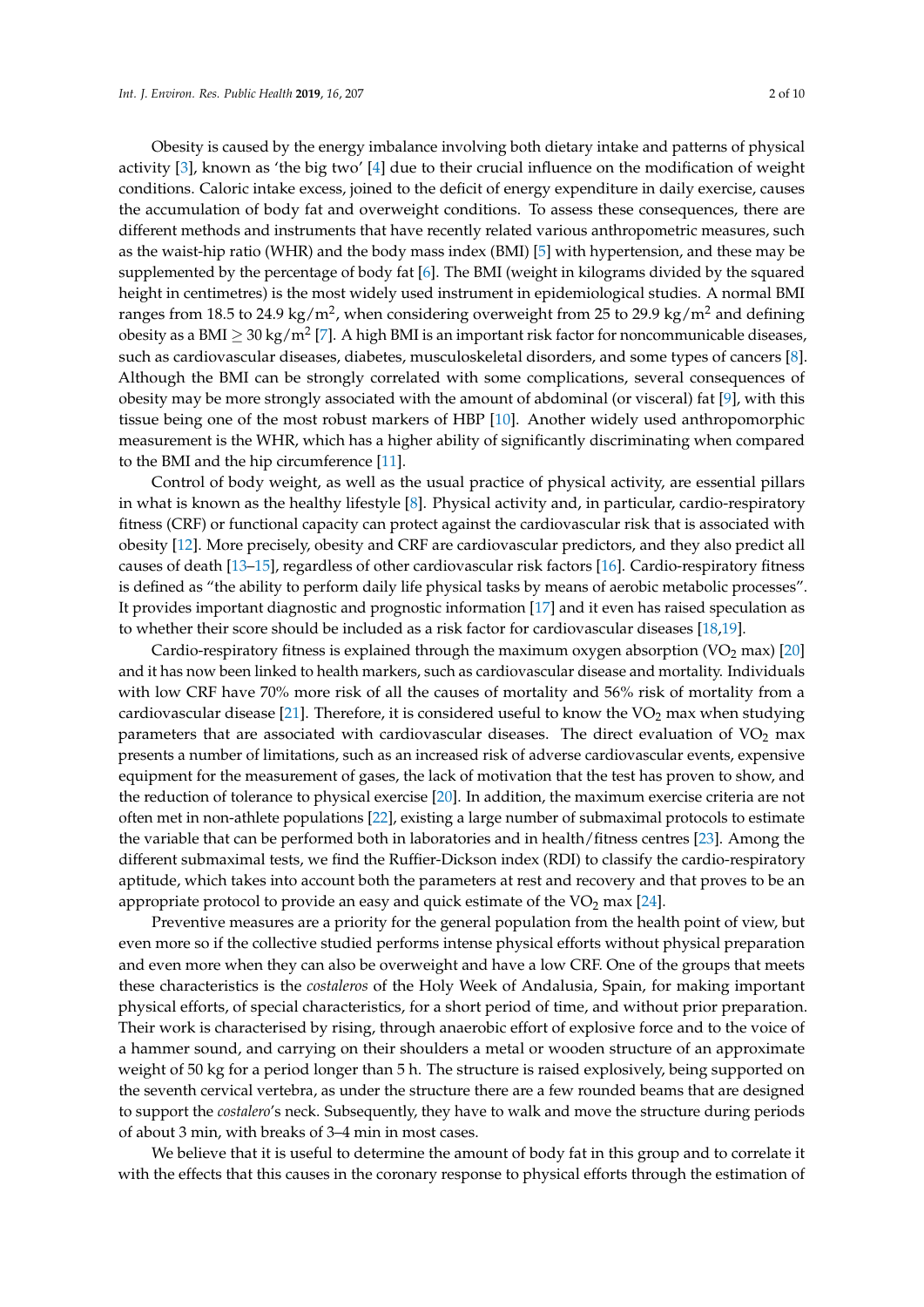CRF. The objective of the present study is to know the effect of obesity (measured by the BMI, WHR, and percentage of fat mass) on the blood pressure at rest, taking into account the consumption of tobacco, the level of physical fitness, the RDI, jump height, and percentage of muscle mass are useful.

#### **2. Materials and Methods**

#### *2.1. Participants*

A descriptive cross-sectional study was conducted on 101 *costaleros* of the Holy Week of Huelva, Andalusia, Spain. *Costaleros* are the people who lift and carry on their shoulders a religious image in the Holy Week celebrations of Andalusia, Spain. The sample consisted only of men, with all belonging to a single team of *costaleros*. The *costaleros* population of the Holy Week does not have an official census on which calculations can be based, but by documentary sources it is estimated that it must not amount to more than 700, so our sample has important significance in terms of figures. The selection of the same was done while considering the group that greater weight supports and that longer distance covers during the performance of such activity.

#### *2.2. Procedure*

Information was collected on the bodily characteristics, demographic data and habits of life of the studied subjects on the previous week to Holy Week celebrations. In the same way, physical tests were carried out on each individual, highlighting the cardiac adaptation to the effort test (Ruffier–Dickson) [\[24\]](#page-8-6).

Our study independent variable, blood pressure at rest, was measured the day that the work was carried out, following the recommendations by Mancia et al. [\[25\]](#page-8-7). Values were subsequently recoded according to the new guide on hypertension [\[26\]](#page-8-8). The blood pressure cuff Riester Minimus II (Rudolf Riester, Germany) and a stethoscope were used for the variable measurement. The analysed dependent variables that could be related to the increase in blood pressure figures were calculated through the bioelectrical impedance analysis, using the multifrequency analyser Inbody 230 (Biospace Corp., Seoul, Korea). This is a segmental impedance device that uses an eight-point tetrapolar tactile electrode method. Ten measurements of impedance were performed using two different frequencies (20 and 100 kHz) in each segment (right arm, left arm, trunk, right leg, and left leg). The subjects were measured in underwear and without socks. The participants were kept on the analyser while the device measured their body weight and the identification number, age, sex, and height of the subjects was entered into the machine. The impedance was measured with the subject still and holding hand grips. The obtained variables were:

- Body mass index (BMI): with the participant standing upright, with bare feet, and with his head at the height level, it was calculated to the nearest 1mm using the portable stadiometer Seca 217 (Medical Measuring Systems and Scales, Germany). The BMI is calculated by dividing the weight (in kilograms) by the height (in square metres) and categorising the sample according to the World Health Organization classification, being under-weight: <18.5 kg/m<sup>2</sup>; standard weight: 18.5–24.9 kg/m<sup>2</sup>; overweight: 25–29.9 kg/m<sup>2</sup>; and obese  $\geq$  30 kg/m<sup>2</sup>.
- Body fat percentage and muscle mass percentage: Data output, calculated by the manufacturer's algorithm, includes the amount of body fat measured in Kg as well as the percentage of tissue at body level. The normality data of this variable and the following ones were obtained according to the recommendations of the Spanish Society for the Study of Obesity (SEEDO) [\[8\]](#page-7-7).
- For the WHR calculation, manual measurements of these circumferences were performed on all participants bare chested. Normality and non-normality figures were calculated through studies analysed in the previous revision [\[11\]](#page-7-10).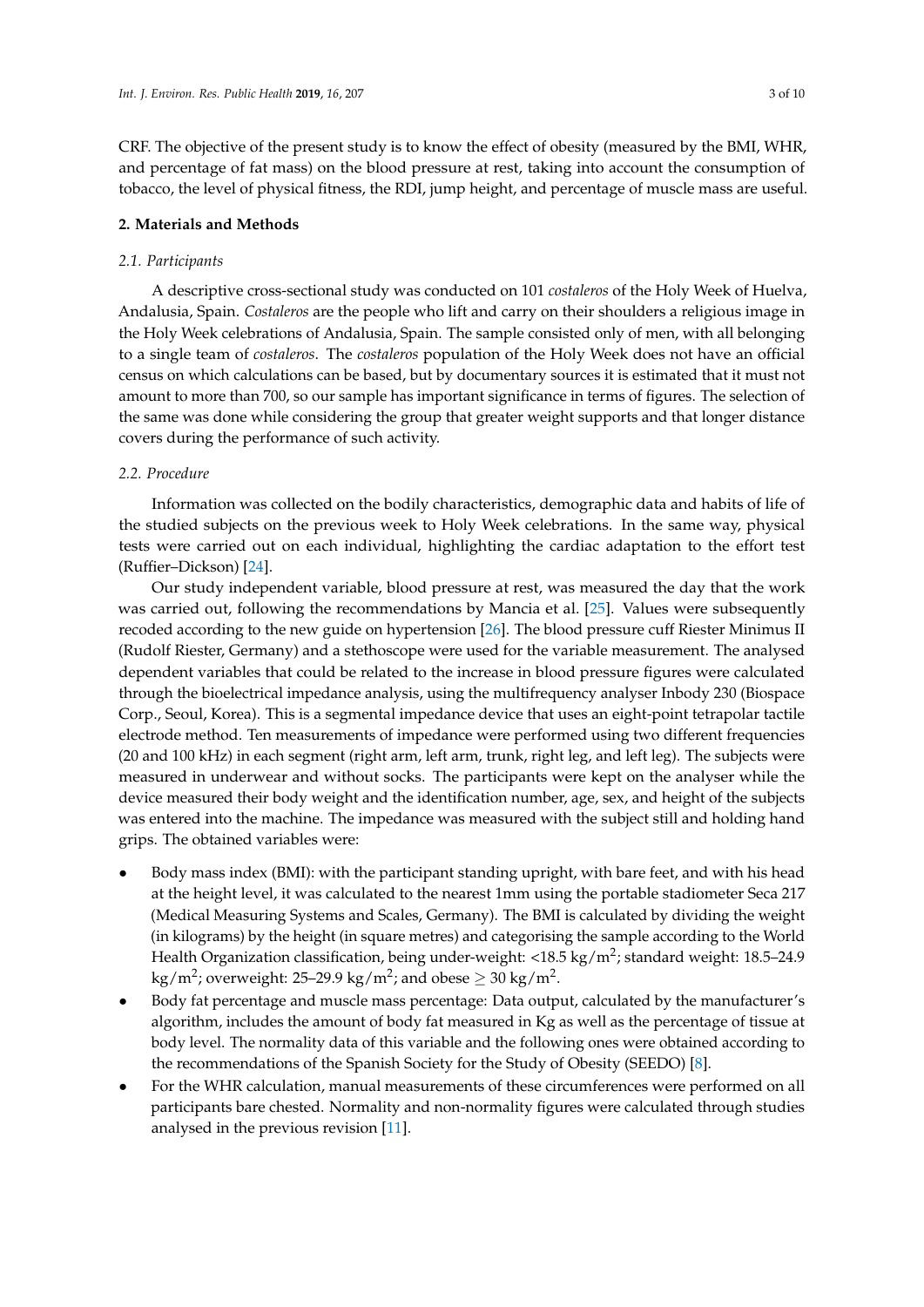It should be noted that all of the participants were in previous fasting of 3 h (including fluids), had urinated before the impedance analysis, and had not performed any physical activity before the test.

The physical tests performed offered a general view of the individuals' adaptation to physical efforts. For this, a physical test was performed for the assessment of the anaerobic resistance (Ruffier–Dickson) and another one for the anaerobic power (Abalakov):

- The Ruffier–Dickson squat test consisted of a 45-s squat exercise (40 pushups/min), followed by a 3-min recovery period. The parameters assessed were: resting heart rate before the squats exercise, heart rate at the end of the exercise, and recovery heart rate after 1 and 3 min. In addition, the RDI was calculated according to the following equation: RDI =  $(P1 - 70) + 2 (P2 - P0)/10 [27]$  $(P1 - 70) + 2 (P2 - P0)/10 [27]$ . According to this equation, P0 is the resting heart rate after 15 s, P1 is the maximum heart rate recorded during the first 15 s of recovery, and heart rate is the average of 15 s after the first minute of recovery (the period from 1 min and 00 s to 1 min and 15 s) [\[24\]](#page-8-6).
- To know the anaerobic power of the sample, the Abalakov test was performed [\[28\]](#page-8-10). This test consists of evaluating the ability to jump by the flexion-extension of the legs in a coordinated manner and synchronised with the action of the arms. This test was carried out, prior to the action of the jump, with the subjects in a bipedal position with a free position of hands and arms, in order for the limbs to be used in a coordinated way.

Behavioural measures include smoking status (never, current, or ex-smoker) and physical activity level, categorised as active ( $\geq$ 2.5 h/week of moderate physical activity or  $\geq$ 1 h/week of vigorous physical activity), moderately active (<1 h/week of moderate physical activity and <1 h/week of vigorous physical activity), or inactive (not active or inactive). The consumption of fruits and vegetables was evaluated with the question "How often do you eat fresh fruits or vegetables?". The answers were given on a two-point scale: ≥1 fruit or vegetable/day, or <1 fruit or vegetable/day.

#### *2.3. Statistical Analysis*

The statistical analysis was carried out with the statistical programme SPSS Ver. 23 (IBM). The Kruskal-Wallis test was applied for the statistical significance of continuous parameters differences between groups of *costaleros,* and the  $X^2$  test for dichotomous measures (tobacco use). Binary logistic regression models were built to identify the factors that were independently related to the presence of abnormal blood pressure. The variables included in the model were: BMI, WHR, percentage of fat, and percentage of muscle mass. Also, the Nagelkerke R-square was estimated to indicate the dependent variable's part of the variance explained by the used model. The null hypothesis was rejected in each statistical test with a *p* < 0.05 value.

Non-parametric Receiver Operating Characteristic (ROC) curves were used to classify people with normal/abnormal blood pressure through the goodness-of-fit test by Hosmer and Lemeshow to confirm the proposed model adjustment.

### *2.4. Ethical Considerations*

All the participants were informed of the study, prior to voluntary acceptance, and signed a consent. Data was recorded maintaining the anonymity of participants. The study is in line with the latest version of the Helsinki declaration. It has been approved by the Research Ethics Committee of Huelva, Spain (ID: PI 086/15).

# **3. Results**

The *costalero* prototype is a young man aged between 18–51 years of age (28.86  $\pm$  8.63), with an average height and weight of 173.7  $\pm$  5.74 cm and 82.59  $\pm$  14.71 Kg, respectively. An excess of body fat of 11.27 kg, a BMI of 27.33 kg/m<sup>2</sup>, and a basal caloric consumption of 1677 kcal/day categorises this group as obese.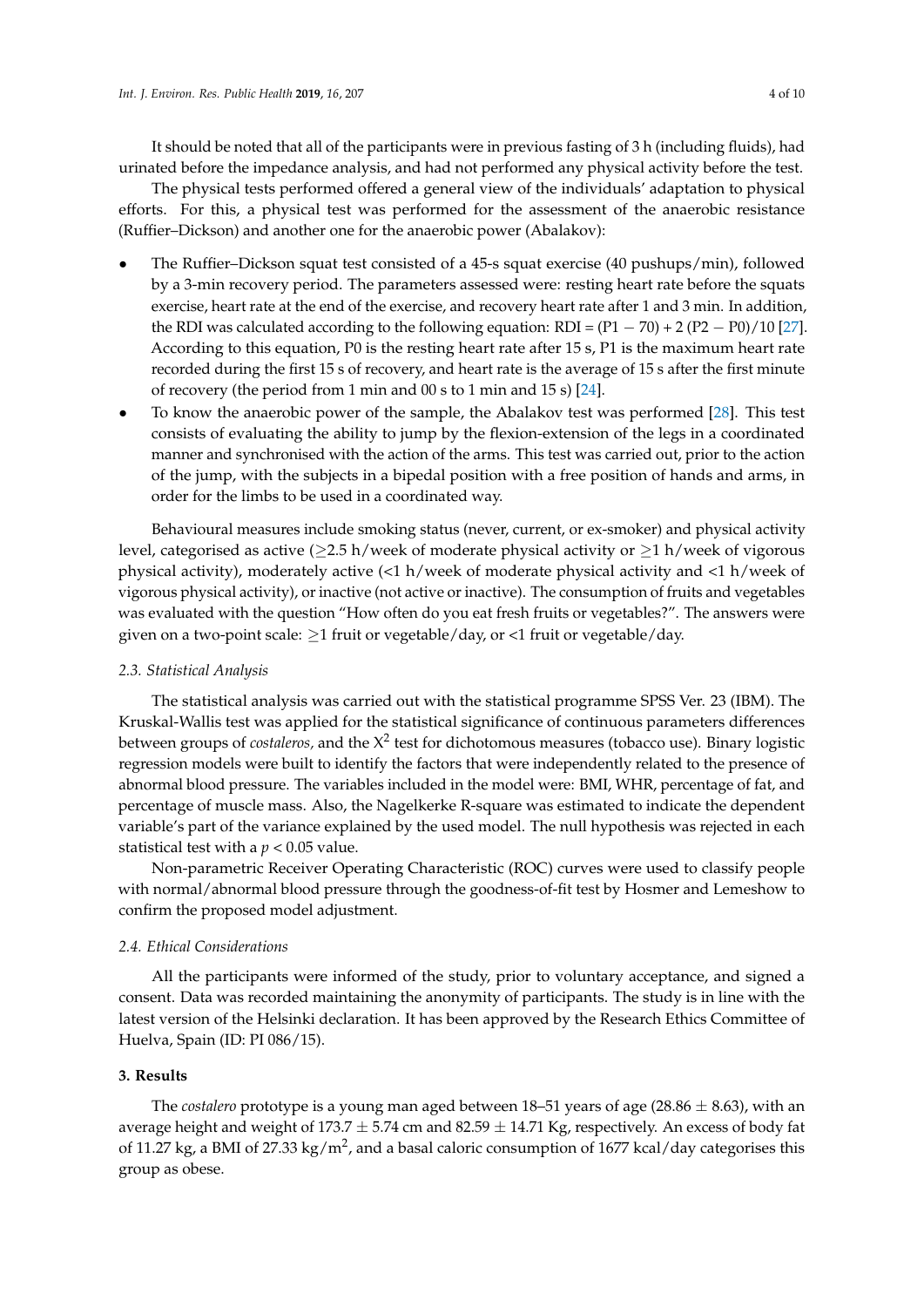72.3% (72) of the studied population showed abnormal blood pressure (Systolic Blood Pressure ≥ 120 or Diastolic Blood Pressure  $\geq$  80) at the time of data collection and 68.2% (69) showed overweight. 32.7% (33) had a WHR higher than 0.94. The amount of accumulated fat, adjusted to the age of the subjects, was above the recommended for their age in 67.3% (68) of the cases. In Table [1,](#page-4-0) we see how, while using the results and according to the blood pressure classification, there have been statistically significant differences in the variables weight (H  $(3) = 17.631; p = 0.001$ ), BMI (H  $(3) = 16.831; p = 0.001$ ), percentage of body fat (H (3) = 16.553;  $p = 0.001$ ), percentage of skeletal muscle mass (H (3) = 17.028;  $p = 0.001$ ), and WHR (H (3) = 10.148;  $p = 0.017$ ). On the contrary, there have been no significant differences between the groups according to blood pressure levels with respect to the variables: age, size, smoker, RDI, and height of jump.

|                                   | <b>Blood Pressure Levels</b> |                                                                    |                                                                                              |                                                                                                             |                                                                                      |       |
|-----------------------------------|------------------------------|--------------------------------------------------------------------|----------------------------------------------------------------------------------------------|-------------------------------------------------------------------------------------------------------------|--------------------------------------------------------------------------------------|-------|
|                                   | Population<br>$n = 101$      | <b>Normotension</b><br>SBP < 120<br>DBP < 80<br>$(n = 29; 28.7\%)$ | Pre-Hypertension<br>$SBP = 120$ y $\leq 139$<br>$DBP = 80$ y $\leq 89$<br>$(n = 60; 59.4\%)$ | <b>High Blood Pressure</b><br>Stage 1<br>$SBP = 140$ y $\leq 159$<br>$DBP = 90 y < 99$<br>$(n = 10; 9.9\%)$ | <b>High Blood</b><br>Pressure<br>Stage 2<br>SBP > 160<br>DBP > 100<br>$(n = 2; 2\%)$ |       |
|                                   | $M \pm SD$                   | $M \pm SD$                                                         | $M \pm SD$                                                                                   | $M \pm SD$                                                                                                  | $M \pm SD$                                                                           | p     |
| Age (year)                        | $28.89 \pm 8.60$             | $26.31 \pm 8.21$                                                   | $29.08 + 8.30$                                                                               | $33.20 \pm 7.89$                                                                                            | $39.00 + 16.97$                                                                      | 0.831 |
| Weight (kg)                       | $82.96 \pm 14.71$            | $74.48 \pm 11.88$                                                  | $84.98 \pm 13.47$                                                                            | $88.80 + 14.42$                                                                                             | $116.30 \pm 14.28$                                                                   | 0.001 |
| Height (cm)                       | $173.78 \pm 5.74$            | $172.25 + 4.56$                                                    | $174.24 + 5.93$                                                                              | $174.93 + 6.76$                                                                                             | $175.55 \pm 10.68$                                                                   | 0.243 |
| Smoker (yes/no)                   | $1.67 + 0.47$<br>32.7%       | $1.72 + 0.455$<br>27.6%                                            | $1.67 + 0.48$<br>33.3%                                                                       | $1.50 + 0.53$<br>50%                                                                                        | $2.00 \pm 0.00$<br>$0\%$                                                             | 0.452 |
| BMI (kg/m <sup>2</sup> )          | $27.44 \pm 4.41$             | $25.08 \pm 3.69$                                                   | $27.99 \pm 4.12$                                                                             | $28.98 \pm 4.06$                                                                                            | $37.65 \pm 0.07$                                                                     | 0.001 |
| Fat mass<br>percentage $(\% )$    | $25.90 \pm 7.88$             | $21.61 + 7.13$                                                     | $26.87 + 7.48$                                                                               | $30.22 \pm 7.05$                                                                                            | $37.40 + 1.70$                                                                       | 0.001 |
| Muscle mass<br>percentage $(\% )$ | $69.91 + 7.48$               | $74.04 + 6.78$                                                     | $68.96 \pm 7.08$                                                                             | $65.76 + 6.62$                                                                                              | $59.16 + 1.49$                                                                       | 0.001 |
| <b>WHR</b>                        | $0.92 \pm 0.05$              | $0.90 \pm 0.05$                                                    | $0.92 \pm 0.05$                                                                              | $0.94 + 0.04$                                                                                               | $0.99 \pm 0.04$                                                                      | 0.017 |
| <b>RDI</b>                        | $4.94 \pm 2.75$              | $4.67 + 2.65$                                                      | $5.03 \pm 2.99$                                                                              | $5.08 + 1.69$                                                                                               | $5.20 \pm 0.85$                                                                      | 0.784 |
| Jump height (cm)                  | $32.66 \pm 6.47$             | $33.24 \pm 7.01$                                                   | $32.57 \pm 6.20$                                                                             | $31.80 \pm 5.77$                                                                                            | $31.50 \pm 14.85$                                                                    | 0.869 |

<span id="page-4-0"></span>**Table 1.** Characteristics of the studied variables regarding blood pressure classification of the sample.

SBP = systolic blood pressure; DBP = diastolic blood pressure; WHP = waist-to-hip ration; RDI = Ruffier–Dickson Index;  $M \pm SD$  = mean and standard deviation.

Logistic regression showed that the probability of presenting abnormal blood pressure was worse among the subjects with higher fatty percentage  $(0.15 (0.001 - 0.347); p < 0.009)$  and lower muscle mass percentage (0.10 (0.00–0.291); *p* < 0.007). However, BMI (*p* = 0.325) and WHR (*p* = 0.794) values were not significant in the model. According to Nagelkerke R-square, the fatty percentage and the muscle mass percentage could explain, in the studied population, 29.6% of people with abnormal blood pressure.

Taking into account the fat mass and muscle mass percentages, we see that subjects with abnormal blood pressure (SBP  $\geq$  120 or DBP  $\geq$  80) showed an area of 79% (AUC = 0.79) under the ROC curve (Confidence Interval 95%; 0.696–0.886). We can interpret that, from an area of 0.7, the discrimination of the model is considered to be acceptable. On the other hand, the test of the Hosmer and Lemeshow test confirmed that the proposed model fits the observed values ( $p = 0.303$ ) (Figure [1\)](#page-5-0).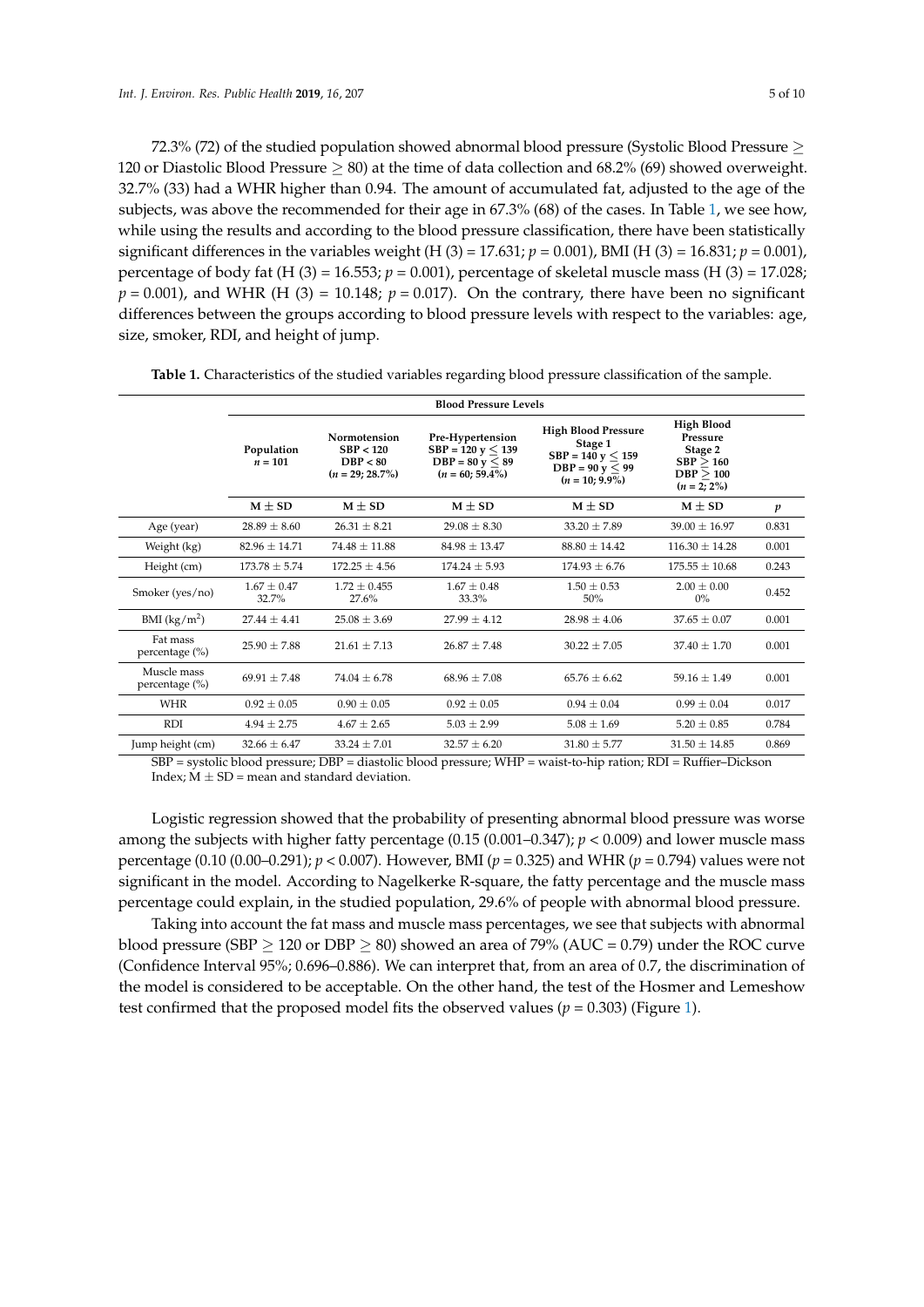<span id="page-5-0"></span>

# Specificity

**Figure 1.** Receiver Operating Characteristic (ROC) curve.The blue line represents the union of the cut **Figure 1.** Receiver Operating Characteristic (ROC) curve.The blue line represents the union of the cut points of the diagnostic test, the Y axis corresponds to the sensitivity and the X axis to 1-specificity. points of the diagnostic test, the Y axis corresponds to the sensitivity and the X axis to 1-specificity. Both axes include values between 0 and 1 (0% to 100%). The green line represents the reference diagonal or line of non-discrimination, is plotted from point 0,0 to point 1,1.

#### **4. Discussion 4. Discussion**

pressure (SBP  $\geq$  120 or DBP  $\geq$  80) and a 59.4% of prehypertension. We see how, close to 30 years of  $\mathbf{R}$  there is a clear increase in blood pressure and that this increases with associate that match the age, there is a clear increase in blood pressure and that this increases with age, data that match the<br>Di@bet.cs.ctudy [20] This study has allowed us to identify a group with a high percentage (72.3%) of abnormal blood Di@bet.es study [\[29\]](#page-8-11).

Contrary to what is found in the literature, where tobacco consumption and high blood pressure [\[30\]](#page-8-12) have been related, we have not found this association in our data. However, in other FILM TERN RELATE TO THE TRIM THIS ASSOCIATED TO THE TRIM THE TRIM THE STREET THE STREET THAT STREET THE STREET STREET THAT STREET THE STREET THAT STREET THE STREET THAT STREET THE STREET THAT STREET THAT STREET THE STREET

High BMI and WHR are associated with an increased risk of cardiovascular disease and mortality [\[6\]](#page-7-5), revealing that the studied group had a BMI above the level considered normal and healthy [\[7\]](#page-7-6) in 68.2% of cases, which is higher than the average values of the Andalusian population  $\frac{1}{2}$  is 1.4.2% of cases, which is the average values of the Andalusian population population population population population population (60%) [\[32\]](#page-8-14). One-third of the group had a higher than normal WHR and individuals  $\frac{1}{2}$ . One-third of the group of the group had a higher than  $\frac{1}{2}$  and  $\frac{1}{2}$  are accessible between these two parameters in pressure gave a WHR higher than 0.94, having found an association between these two parameters pressure gave a WHR higher than 0.94, having found an association between these two parameters in the literature [\[5\]](#page-7-4).

When relating the variables body fat and muscle mass with the BMI, we find that there is a direct relationship between them with respect to the index (0.4 and 0.53 kg/m<sup>2</sup> per 1 raised kg). This shows relationship between the index circuit to analyzed individuals are needs ( $\mu$  between  $\mu$ ). This shows that  $\mu$ the little usefulness of this index given that the analysed individuals are people who have a high muscle contant (young and (an athletoo) muscle content (young and/or athletes).

The studied group is subjected to efforts of high physical demand, assessed at a four over five level of hardness, which is in line with previously published data  $[29-31]$  $[29-31]$ . Generally, they have no prior physical preparation [\[27\]](#page-8-9), unlike other groups of workers, such as stevedores or dockers, where prior physical preparation allows for them to acquire an athletic physical build [\[33\]](#page-8-15).

It is known from the literature that people with high blood pressure subjected to high exercise of more than 9.4 mm Hg per minute of exercise present a high relative risk of myocardium infarction [\[34\]](#page-9-0). It has been found how 67.3% (68) of the studied group of *costaleros* presents a high amount of accumulated fat, once adjusted by age. This result is particularly significant, knowing the impact of accumulated fat, on change adjusted by age. This result is particularly significant, and  $\frac{1}{2}$  and  $\frac{1}{2}$  and  $\frac{1}{2}$  and  $\frac{1}{2}$  and  $\frac{1}{2}$  and  $\frac{1}{2}$  and  $\frac{1}{2}$  and  $\frac{1}{2}$  and  $\frac{1}{2}$  and  $\frac{1}{$ accumulated fat on blood pressure and, consequently, on the risk of myocardial infarction. accumulated fat on blood pressure and, consequently, on the risk of myocardial infarction.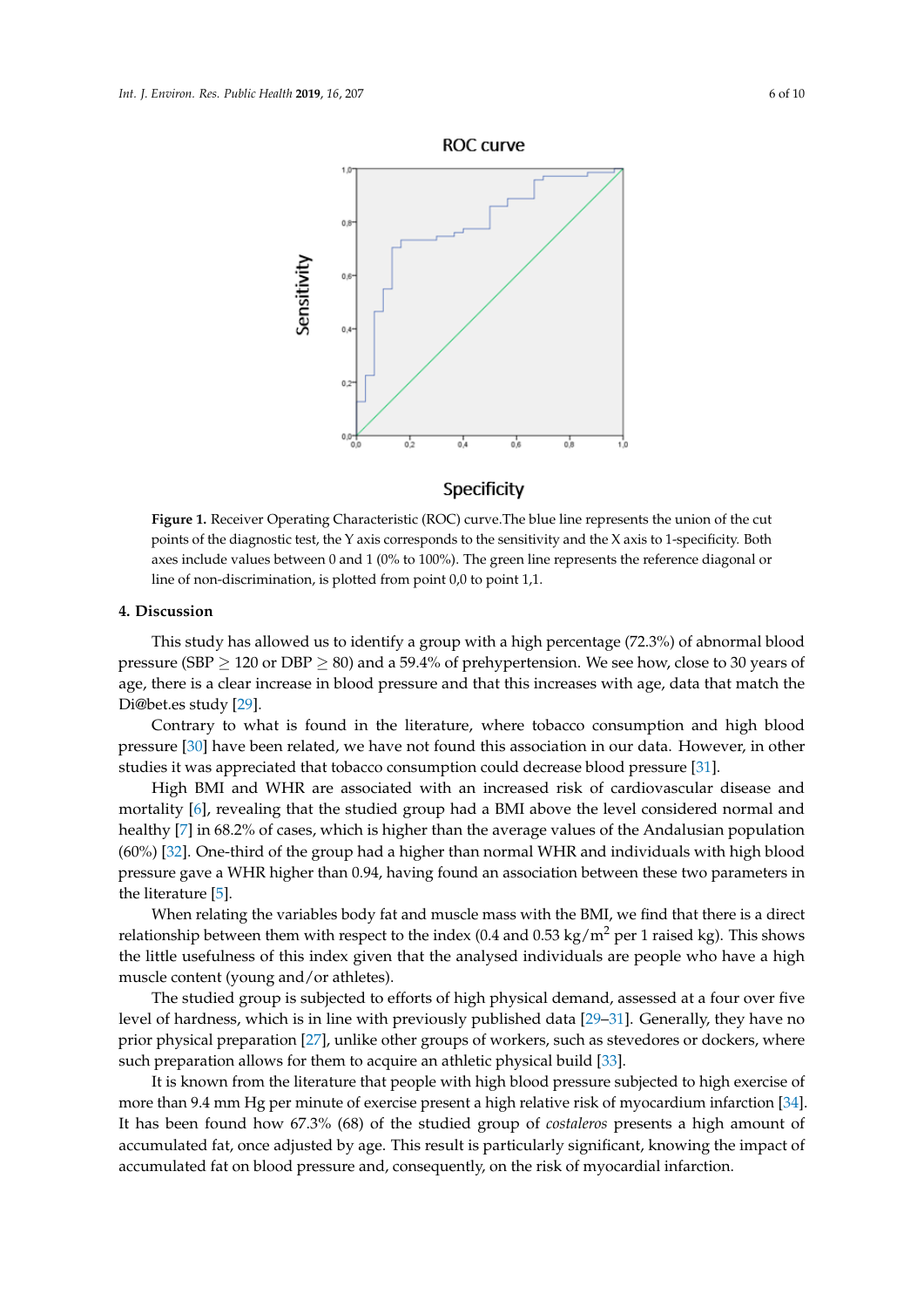We can consider whether anthropometric values can serve as predicting variables of pathological weight conditions. Knowing the effects of the WHR at the cardiovascular level [\[35\]](#page-9-1), we found that those participants who had a WHR above 0.94 doubled the risk of suffering abnormal blood pressure figures (72% of those studied), having a 12% level of level 2–3 hypertension. If we consider BMI as a predictor, we see how those who are overweight or obese had a high risk of suffering hypertension, 3.5 times more than those of a normal weight condition, and increasing to 4.5 in those who showed an increase in body fat.

There is a general perception of the studied group's health as good (4 out of 5), of having a regular physical condition and taking care of their diet both during the year and during the time of carrying out the work, despite referring eating three times a day and despite the high figures of weight they present. In addition, and although they consider the work as hard (4 out of 5), they do not perform any previous preparation for its performance, or put in place appropriate dietary habits that will assure a less harmful execution of the task. They claim to smoke during the day of the task although they do not consider themselves habitual smokers. All of this presents an image of the *costalero* with an excess of weight, an unhealthy lifestyle, and being subjected to a very demanding physical effort without previous preparation.

One of the strengths of our study is the use of such data regarding the direct association between body fat and WHR and increased blood pressure figures by quantifying this increase by index unit. Thus, this process can be generally applied to any population, highlighting both variables as highly relevant cardiovascular risk factors.

As for weaknesses, it is worth mentioning the fact that an exhaustive sampling for this study was not performed. This was not done so, because the complexity of the tests performed and the high number of participants in relation to the existing population led the study to focus on a single collective (one specific brotherhood) and select the one whose work was of greater intensity and physical strain.

#### **5. Conclusions**

We can conclude that variables, such as body mass index, waist-hip ratio, and body fat level are good predictors of cardiovascular risk, as has already been published in previous studies.

The increase in body fat is inversely correlated with the capacity of cardiac recovery after the effort. If we consider the type of work *costaleros* carry out and its characteristics, we can conclude that they are a group at cardiovascular risk.

Increased body fat levels provoke an increase in blood pressure figures at rest, which confirms the importance of controlling adiposity levels as a risk factor for arterial stiffness in middle-aged adults.

The use of BMI to identify cardiovascular risk groups can be interesting in general, but when dealing with people who have a high content of muscle mass, this can result in the emergence of false positives. These outcomes turn out to not be useful for the classification of people with coronary problems.

The studied group of *costaleros* is subjected to a high physical demand with little previous physical preparation, which increases the cardiovascular risk in the medium and long term.

Although the studied participants perceive their health status as good and believe that they take care of their diet, the facts do not seem to show a healthy lifestyle. All of this categorises them as a risk group from a cardiovascular point of view. The differences between real health and perceived health makes the modification of unhealthy habits more difficult, as it is really complex to achieve this objective if there is no real risk conception on the part of the individual.

**Author Contributions:** Conceptualization, J.M.R.-R., E.J.F.-O., J.G.-G. and C.R.-F.; Data curation, J.M.R.-R., E.J.F.-O., J.G.-G., M.R.-M., J.G.-S. and C.R.-F.; Formal analysis, J.M.R.-R., E.J.F.-O., J.G.-G., M.R.-M., J.G.-S. and C.R.-F.; Investigation, J.M.R.-R., E.J.F.-O., J.G.-G., M.R.-M. and J.G.-S.; Methodology, J.M.R.-R., E.J.F.-O., J.G.-G., M.R.-M., J.G.-S. and C.R.-F.; Project administration, J.M.R.-R.; Resources, J.M.R.-R.; Supervision, J.M.R.-R. and C.R.-F.; Validation, J.M.R.-R., J.G.-S. and C.R.-F.; Visualization, E.J.F.-O., J.G.-G. and C.R.-F.; Writing—original draft, J.M.R.-R., E.J.F.-O., J.G.-G., M.R.-M., J.G.-S. and C.R.-F.; Writing—review & editing, J.G.-S.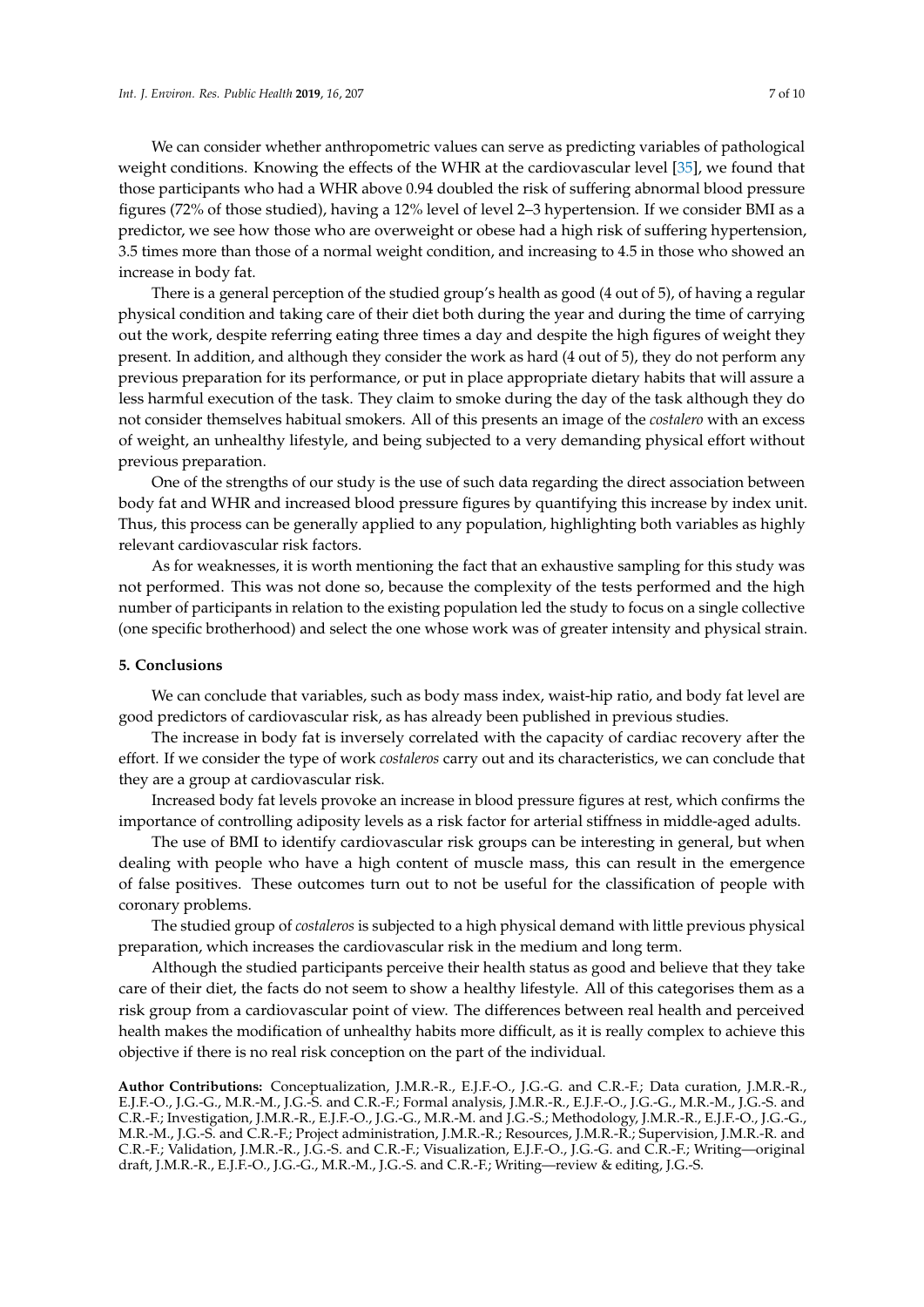**Funding:** This research received no external funding.

**Conflicts of Interest:** The authors declare no conflict of interest.

#### **References**

- <span id="page-7-0"></span>1. Lavie, C.J.; McAuley, P.A.; Church, T.S.; Milani, R.V.; Blair, S.N. Obesity and Cardiovascular Diseases Implications Regarding Fitness, Fatness, and Severity in the Obesity Paradox. *J. Am. Coll. Cardiol.* **2014**, *63*, 1345–1354. [\[CrossRef\]](http://dx.doi.org/10.1016/j.jacc.2014.01.022) [\[PubMed\]](http://www.ncbi.nlm.nih.gov/pubmed/24530666)
- <span id="page-7-1"></span>2. Channanath, A.M.; Farran, B.; Behbehani, K.; Thanaraj, T.A. Association between body mass index and onset of hypertension in men and women with and without diabetes: A cross-sectional study using national health data from the State of Kuwait in the Arabian Peninsula. *BMJ Open* **2015**, *5*, e007043. [\[CrossRef\]](http://dx.doi.org/10.1136/bmjopen-2014-007043) [\[PubMed\]](http://www.ncbi.nlm.nih.gov/pubmed/26044759)
- <span id="page-7-2"></span>3. Liu, M.; Wang, J.; Zeng, J.; Cao, X.; He, Y. Association of NAFLD with Diabetes and the Impact of BMI Changes: A 5-Year Cohort Study Based on 18,507 Elderly. *J. Clin. Endocrinol. Metab.* **2017**, *102*, 1309–1316. [\[CrossRef\]](http://dx.doi.org/10.1210/jc.2016-3440) [\[PubMed\]](http://www.ncbi.nlm.nih.gov/pubmed/28324002)
- <span id="page-7-3"></span>4. McAllister, E.J.; Dhurandhar, N.V.; Keith, S.W.; Aronne, L.J.; Barger, J.; Baskin, M.; Benca, R.M.; Biggio, J.; Boggiano, M.M.; Eisenmann, J.C.; et al. Ten Putative Contributors to the Obesity Epidemic. *Crit. Rev. Food Sci. Nutr.* **2009**, *49*, 868–913. [\[CrossRef\]](http://dx.doi.org/10.1080/10408390903372599) [\[PubMed\]](http://www.ncbi.nlm.nih.gov/pubmed/19960394)
- <span id="page-7-4"></span>5. Yalcin, B.M.; Sahin, E.M.; Yalcin, E. Which anthropometric measurements is most closely related to elevated blood pressure? *Fam. Pract.* **2005**, *22*, 541–547. [\[CrossRef\]](http://dx.doi.org/10.1093/fampra/cmi043) [\[PubMed\]](http://www.ncbi.nlm.nih.gov/pubmed/15964872)
- <span id="page-7-5"></span>6. Myint, P.K.; Kwok, C.S.; Luben, R.N.; Wareham, N.J.; Khaw, K.-T. Body fat percentage, body mass index and waist-to-hip ratio as predictors of mortality and cardiovascular disease. *Heart* **2014**, *100*, 1613–1619. [\[CrossRef\]](http://dx.doi.org/10.1136/heartjnl-2014-305816) [\[PubMed\]](http://www.ncbi.nlm.nih.gov/pubmed/24966306)
- <span id="page-7-6"></span>7. Jiang, S.Z.; Lu, W.; Zong, X.F.; Ruan, H.Y.; Liu, Y. Obesity and hypertension. *Exp. Ther. Med.* **2016**, *12*, 2395–2399. [\[CrossRef\]](http://dx.doi.org/10.3892/etm.2016.3667)
- <span id="page-7-7"></span>8. WHO. Obesity and Overweight. Published 2017. Available online: [http://www.who.int/mediacentre/](http://www.who.int/mediacentre/factsheets/fs311/en/) [factsheets/fs311/en/](http://www.who.int/mediacentre/factsheets/fs311/en/) (accessed on 2 January 2018).
- <span id="page-7-8"></span>9. Despres, J.-P.; Lemieux, I.; Bergeron, J.; Pibarot, P.; Mathieu, P.; Larose, E.; Rodés-Cabau, J.; Bertrand, O.F.; Poirier, P. Abdominal Obesity and the Metabolic Syndrome: Contribution to Global Cardiometabolic Risk. *Arterioscler. Thromb. Vasc. Biol.* **2008**, *28*, 1039–1049. [\[CrossRef\]](http://dx.doi.org/10.1161/ATVBAHA.107.159228)
- <span id="page-7-9"></span>10. Paleczny, B.; Siennicka, A.; Zacharski, M.; Jankowska, E.A.; Ponikowska, B.; Ponikowski, P. Increased body fat is associated with potentiation of blood pressure response to hypoxia in healthy men: Relations with insulin and leptin. *Clin. Auton. Res.* **2016**, *26*, 107–116. [\[CrossRef\]](http://dx.doi.org/10.1007/s10286-015-0338-2)
- <span id="page-7-10"></span>11. Church, D.D.; Hoffman, J.R.; Mangine, G.T.; Jajtner, A.R.; Townsend, J.R.; Beyer, K.S.; Wang, R.; La Monica, M.B.; Fukuda, D.H.; Stout, J.R. Comparison of High Intensity versus High Volume Resistance Training on the BDNF Response to Exercise. *J. Appl. Physiol.* **2016**, *121*, 123–128. [\[CrossRef\]](http://dx.doi.org/10.1152/japplphysiol.00233.2016)
- <span id="page-7-11"></span>12. Lee, C.D.; Blair, S.N.; Jackson, A.S. Cardiorespiratory fitness, body composition, and all-cause and cardiovascular disease mortality in men. *Am J Clin Nutr.* **1999**, *69*, 373–380. [\[CrossRef\]](http://dx.doi.org/10.1093/ajcn/69.3.373) [\[PubMed\]](http://www.ncbi.nlm.nih.gov/pubmed/10075319)
- <span id="page-7-12"></span>13. Ekblom-Bak, E.; Hellenius, M.-L.; Ekblom, Ö.; Engström, L-M.; Ekblom, B. Fitness and abdominal obesity are independently associated with cardiovascular risk. *J. Intern. Med.* **2009**, *266*, 547–557. [\[CrossRef\]](http://dx.doi.org/10.1111/j.1365-2796.2009.02131.x) [\[PubMed\]](http://www.ncbi.nlm.nih.gov/pubmed/19563391)
- 14. Katzmarzyk, P.T.; Church, T.S.; Blair, S.N. Cardiorespiratory Fitness Attenuates the Effects of the Metabolic Syndrome on All-Cause and Cardiovascular Disease Mortality in Men. *Arch. Intern. Med.* **2004**, *164*, 1092. [\[CrossRef\]](http://dx.doi.org/10.1001/archinte.164.10.1092)
- <span id="page-7-13"></span>15. Sui, X.; Laditka, J.N.; Hardin, J.W.; Blair, S.N. Estimated Functional Capacity Predicts Mortality in Older Adults. *J. Am. Geriatr. Soc.* **2007**, *55*, 1940–1947. [\[CrossRef\]](http://dx.doi.org/10.1111/j.1532-5415.2007.01455.x)
- <span id="page-7-14"></span>16. Davison, K.; Bircher, S.; Hill, A.; Coates, A.M.; Howe, P.R.C.; Buckley, J.D. Relationships between Obesity, Cardiorespiratory Fitness, and Cardiovascular Function. *J. Obes.* **2010**. [\[CrossRef\]](http://dx.doi.org/10.1155/2010/191253)
- <span id="page-7-15"></span>17. Arena, R.; Myers, J.; Williams, M.A.; Gulati, M.; Kligfield, P.; Balady, G.J.; Collins, E.; Fletcher, G.; American Heart Association Committee on Exercise, Rehabilitation, and Prevention of the Council on Clinical Cardiology; American Heart Association Council on Cardiovascular Nursing. Assessment of Functional Capacity in Clinical and Research Settings: A Scientific Statement from the American Heart Association Committee on Exercise, Rehabilitation, and Prevention of the Council on Clinical Cardiology and the Council on Cardiovascular Nursing. *Circulation* **2007**, *116*, 329–343. [\[CrossRef\]](http://dx.doi.org/10.1161/CIRCULATIONAHA.106.184461) [\[PubMed\]](http://www.ncbi.nlm.nih.gov/pubmed/17576872)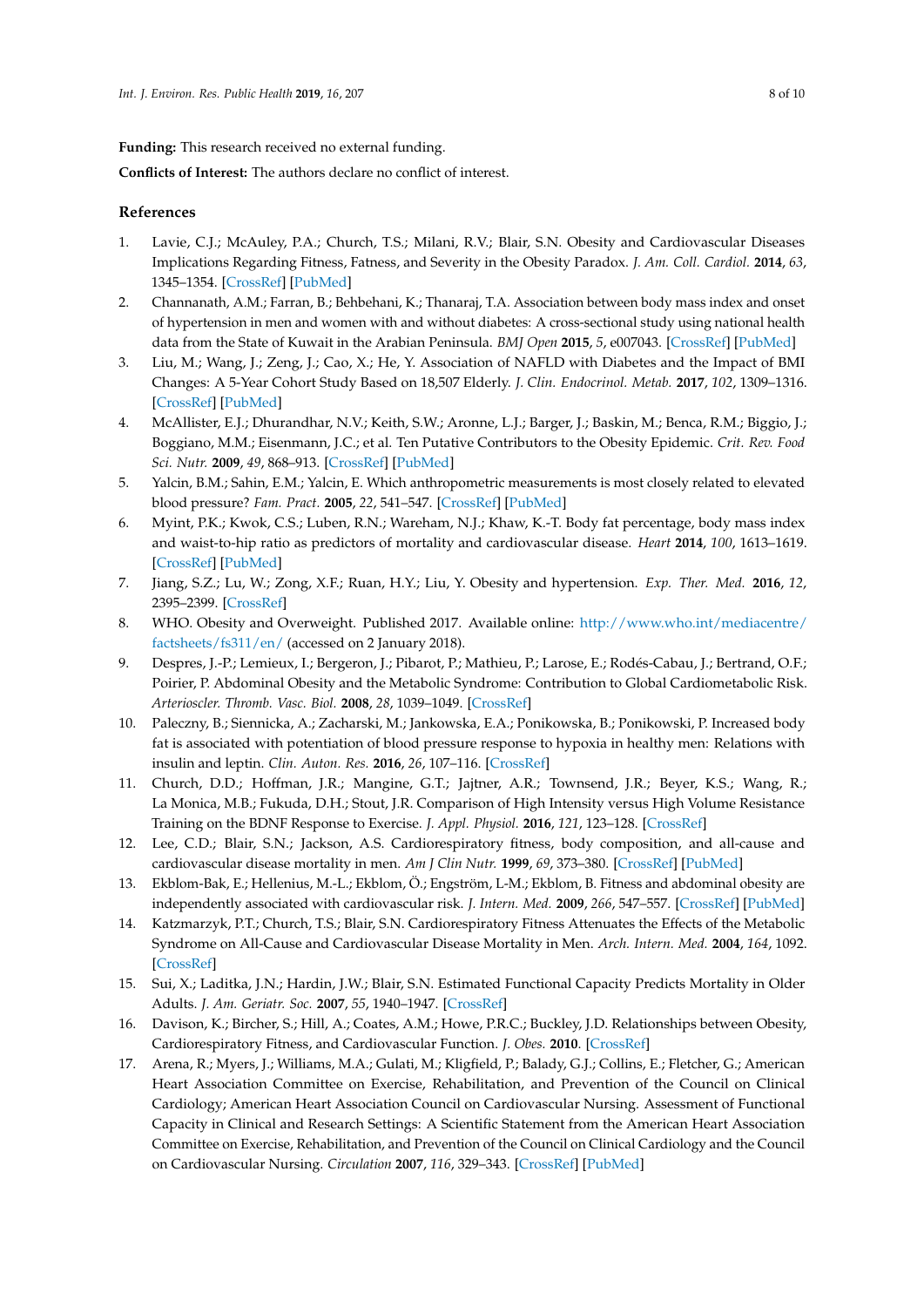- <span id="page-8-0"></span>18. Goff, D.C.; Lloyd-Jones, D.M.; Bennett, G.; Coady, S.; D'Agostino, R.B.; Gibbons, R.; Greenland, P.; Lackland, D.T.; Levy, D.; O'Donnell, C.J.; et al. 2013 ACC/AHA Guideline on the Assessment of Cardiovascular Risk. *Circulation* **2013**, *129*, S49–S73. [\[CrossRef\]](http://dx.doi.org/10.1161/01.cir.0000437741.48606.98) [\[PubMed\]](http://www.ncbi.nlm.nih.gov/pubmed/24222018)
- <span id="page-8-1"></span>19. Ross, R.; Blair, S.N.; Arena, R.; Church, T.S.; Després, J.P.; Franklin, B.A.; Haskell, W.L.; Kaminsky, L.A.; Levine, B.D.; Lavie, C.J.; et al. Importance of Assessing Cardiorespiratory Fitness in Clinical Practice: A Case for Fitness as a Clinical Vital Sign: A Scientific Statement from the American Heart Association. *Circulation* **2016**, *134*, e653–e699. [\[CrossRef\]](http://dx.doi.org/10.1161/CIR.0000000000000461)
- <span id="page-8-2"></span>20. Fletcher, G.F.; Ades, P.A.; Kligfield, P.; Arena, R.; Balady, G.J.; Bittner, V.A.; Coke, L.A.; Fleg, J.L.; Forman, D.E.; Gerber, T.C.; et al. Exercise standards for testing and training: A scientific statement from the American heart association. *Circulation* **2013**, *128*, 873–934. [\[CrossRef\]](http://dx.doi.org/10.1161/CIR.0b013e31829b5b44)
- <span id="page-8-3"></span>21. Kaminsky, L.A.; Arena, R.; Beckie, T.M.; Brubaker, P.H.; Church, T.S.; Forman, D.E.; Franklin, B.A.; Gulati, M.; Lavie, C.J.; Myers, J.; et al. The Importance of Cardiorespiratory Fitness in the United States: The Need for a National Registry: A Policy Statement from the American Heart Association. *Circulation* **2013**, *127*, 652–662. [\[CrossRef\]](http://dx.doi.org/10.1161/CIR.0b013e31827ee100)
- <span id="page-8-4"></span>22. Poole, D.C.; Wilkerson, D.P.; Jones, A.M. Validity of criteria for establishing maximal  $O_2$  uptake during ramp exercise tests. *Eur. J. Appl. Physiol.* **2008**, *102*, 403–410. [\[CrossRef\]](http://dx.doi.org/10.1007/s00421-007-0596-3) [\[PubMed\]](http://www.ncbi.nlm.nih.gov/pubmed/17968581)
- <span id="page-8-5"></span>23. Sartor, F.; Vernillo, G.; de Morree, H.M.; Bonomi, A.G.; La Torre, A.; Kubis, H.P.; Veicsteinas, A. Estimation of Maximal Oxygen Uptake via Submaximal Exercise Testing in Sports, Clinical, and Home Settings. *Sport Med.* **2013**, *43*, 865–873. [\[CrossRef\]](http://dx.doi.org/10.1007/s40279-013-0068-3)
- <span id="page-8-6"></span>24. Piquet, L.; Dalmay, F.; Ayoub, J.; Vandroux, J.C.; Menier, R.; Antonini, M.T.; Pourcelot, L. Study of blood flow parameters measured in femoral artery after exercise: Correlation with maximum oxygen uptake. *Ultrasound Med. Biol.* **2000**, *26*, 1001–1007. [\[CrossRef\]](http://dx.doi.org/10.1016/S0301-5629(00)00222-2)
- <span id="page-8-7"></span>25. Mancia, G.; Fagard, R.; Narkiewicz, K.; Redon, J.; Zanchetti, A.; Böhm, M.; Christiaens, T.; Cifkova, R.; de Backer, G.; Dominiczak, A.; et al. Guía de práctica clínica de la ESH/ESC para el manejo de la hipertensión arterial. *Rev. Esp. Cardiol.* **2013**, *66*, 842–847. [\[CrossRef\]](http://dx.doi.org/10.1016/j.recesp.2013.07.016)
- <span id="page-8-8"></span>26. Whelton, P.K.; Carey, R.M.; Aronow, W.S.; Casey, D.E., Jr.; Collins, K.J.; Dennison Himmelfarb, C.; DePalma, S.M.; Gidding, S.; Jamerson, K.A.; Jones, D.W.; et al. ACC/AHA/AAPA/ABC/ACPM/AGS/ APhA/ASH/ASPC/NMA/PCNA Guideline for the Prevention, Detection, Evaluation, and Management of High Blood Pressure in Adults: Executive Summary: A Report of the American College of Cardiology/American Heart Association Task Force on Clinical Practice Guidelines. *Hypertension* **2018**, *71*, 1269–1324. [\[CrossRef\]](http://dx.doi.org/10.1161/HYP.0000000000000066) [\[PubMed\]](http://www.ncbi.nlm.nih.gov/pubmed/29133354)
- <span id="page-8-9"></span>27. Blair, S.N.; Kohl, H.W., III; Paffenbarger, R.S., Jr.; Clark, D.G.; Cooper, K.H.; Gibbons, L.W. Physical fitness and all-cause mortality. A prospective study of healthy men and women. *JAMA* **1989**, *262*, 2395–2401. [\[CrossRef\]](http://dx.doi.org/10.1001/jama.1989.03430170057028) [\[PubMed\]](http://www.ncbi.nlm.nih.gov/pubmed/2795824)
- <span id="page-8-10"></span>28. Markovic, G.; Dizdar, D.; Jukic, I.; Cardinale, M. Reliability and Factorial Validity of Squat and Countermovement Jump Tests. *J. Strength Cond. Res.* **2004**, *18*, 551. [\[CrossRef\]](http://dx.doi.org/10.1519/1533-4287(2004)182.0.CO;2)
- <span id="page-8-11"></span>29. Menéndez, E.; Delgado, E.; Fernández-Vega, F.; Prieto, M.A.; Bordiú, E.; Calle, A.; Carmena, R.; Castaño, L.; Catalá, M.; Franch, J.; et al. Prevalencia, diagnóstico, tratamiento y control de la hipertensión arterial en España. Resultados del estudio Di@bet.es. *Rev. Española Cardiol.* **2016**, *69*, 572–578. [\[CrossRef\]](http://dx.doi.org/10.1016/j.recesp.2015.11.036)
- <span id="page-8-12"></span>30. Jatoi, N.A.; Jerrard-Dunne, P.; Feely, J.; Mahmud, A. Impact of Smoking and Smoking Cessation on Arterial Stiffness and Aortic Wave Reflection in Hypertension. *Hypertension* **2007**. [\[CrossRef\]](http://dx.doi.org/10.1161/HYPERTENSIONAHA.107.087338)
- <span id="page-8-13"></span>31. Leone, A. Does Smoking Act as a Friend or Enemy of Blood Pressure? Let Release Pandora's Box. *Cardiol. Res. Pract.* **2011**. [\[CrossRef\]](http://dx.doi.org/10.4061/2011/264894)
- <span id="page-8-14"></span>32. Marqueta de Salas, M.; Martín-Ramiro, J.J.; Juárez Soto, J.J. Características sociodemográficas como factores de riesgo para la obesidad y el sobrepeso en la población adulta española. *Med. Clin. (Barc).* **2016**, *146*, 471–477. [\[CrossRef\]](http://dx.doi.org/10.1016/j.medcli.2016.03.017) [\[PubMed\]](http://www.ncbi.nlm.nih.gov/pubmed/27132235)
- <span id="page-8-15"></span>33. Mellado, F. *Los Portadores de los Pasos en la Semana Santa de Córdoba durante el siglo XX. De los Faeneros a los Hermanos Costaleros. Aproximación a la técnica y Entrenamiento*; Diputación de Córdoba: Córdoba, Spain, 2003.